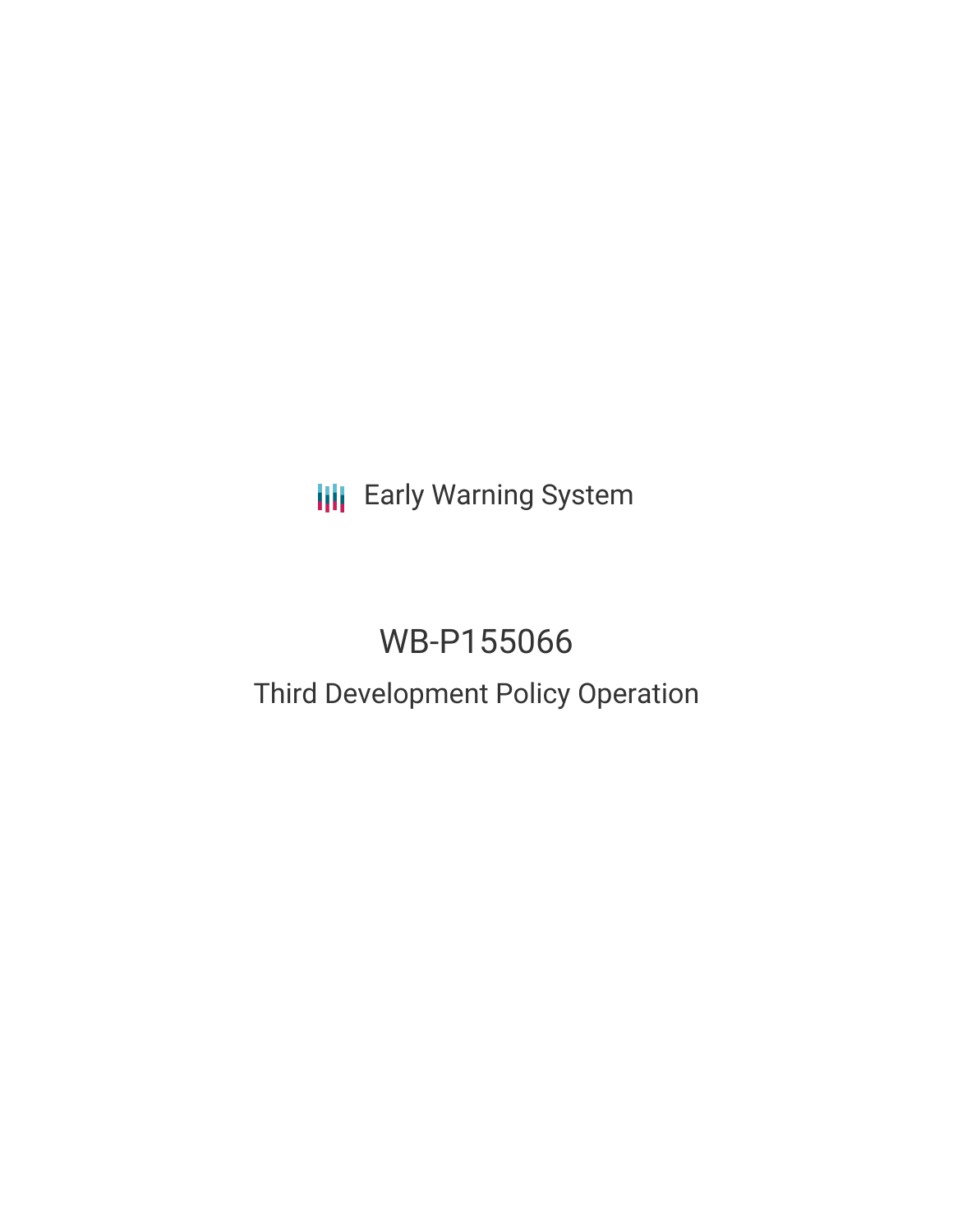

## **Quick Facts**

| <b>Countries</b>               | Tuvalu                                      |
|--------------------------------|---------------------------------------------|
| <b>Financial Institutions</b>  | World Bank (WB)                             |
| <b>Status</b>                  | Active                                      |
| <b>Bank Risk Rating</b>        | U                                           |
| <b>Voting Date</b>             | 2016-12-09                                  |
| <b>Borrower</b>                | Government of Tuvalu                        |
| <b>Sectors</b>                 | Education and Health, Technical Cooperation |
| <b>Investment Type(s)</b>      | Grant                                       |
| <b>Investment Amount (USD)</b> | $$3.00$ million                             |
| <b>Project Cost (USD)</b>      | \$3.00 million                              |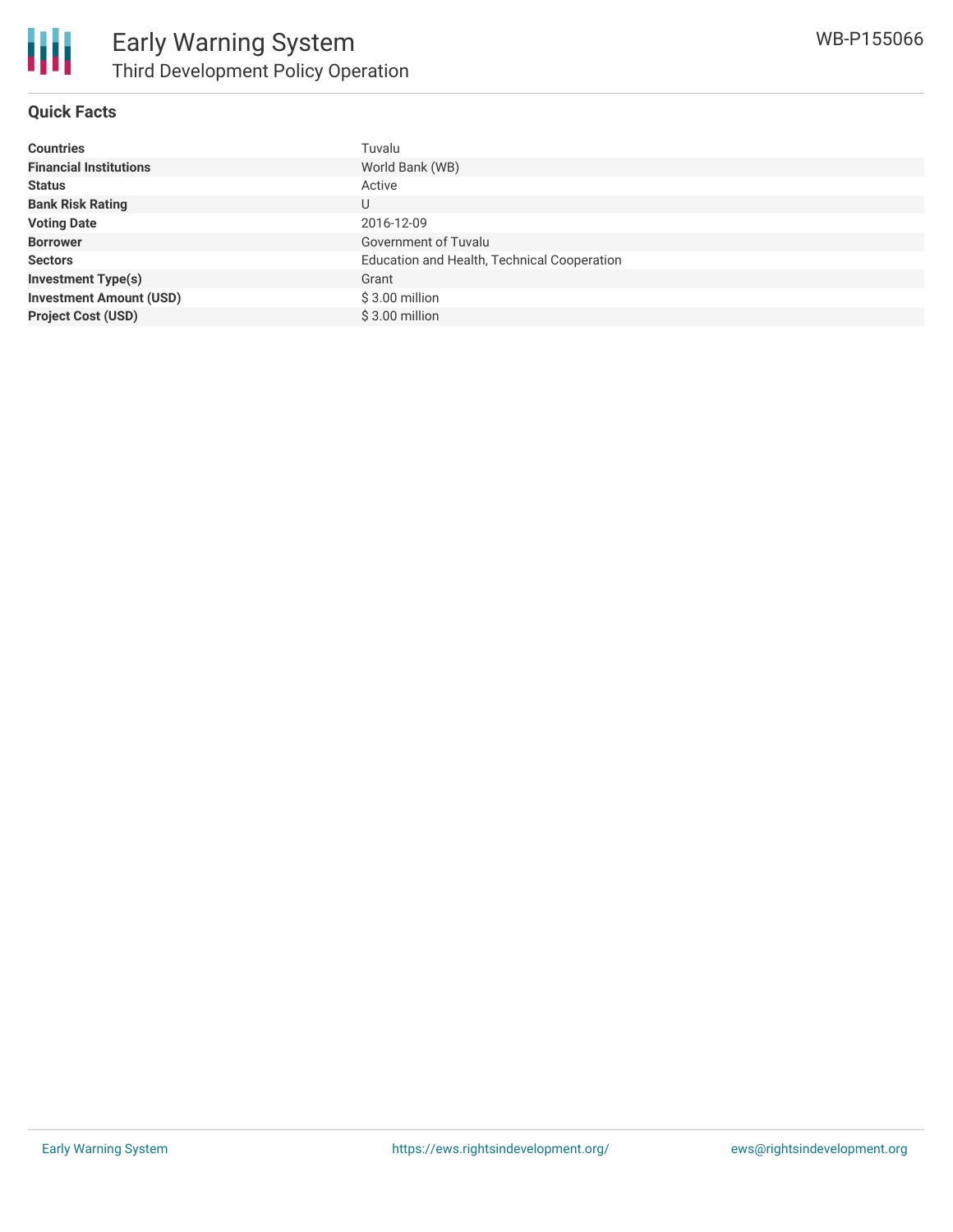

### **Project Description**

The operation is aimed at supporting the reform agenda of the Government of Tuvalu (GoT) in the critical areas of: (a) improving social service delivery and (b) building macroeconomic sustainability. Building human capital is a key pillar to the national development strategy and fostering access to economic opportunities and public services has been identified by the Systematic Country Diagnostic (SCD) as an area of priority action for reducing poverty and boosting shared prosperity. The reforms in this area are in turn focused on enhancing inclusiveness and equity of secondary education and supporting improved health sector outcomes and its financing sustainability. The national development strategy and SCD also reiterated that exogenous shocks create poverty traps, which are amplified by weaknesses in macroeconomic management. Building resilience to shocks and sustainability is particularly important to Tuvalu, in light of the Global Financial Crisis (GFC) and the recent Tropical Cyclone (TC) Pam, which resulted in losses exceeding 15 percent of gross domestic product (GDP) in the Tuvalu Trust Fund (TTF) and damage and losses exceeding 30 percent of GDP. To mitigate against this, the reforms under the second pillar of the operation are focused on improving macroeconomic sustainability by strengthening investment management of reserve assets, which will be complemented by reforms to improve the effectiveness of payroll controls, and increasing oversight on the banking sector. Financing provided through this proposed operation will not only support the maintenance of buffers and meet long-term financing needs, but more importantly focus on the reform agenda while sustaining the reform momentum built through the previous operations.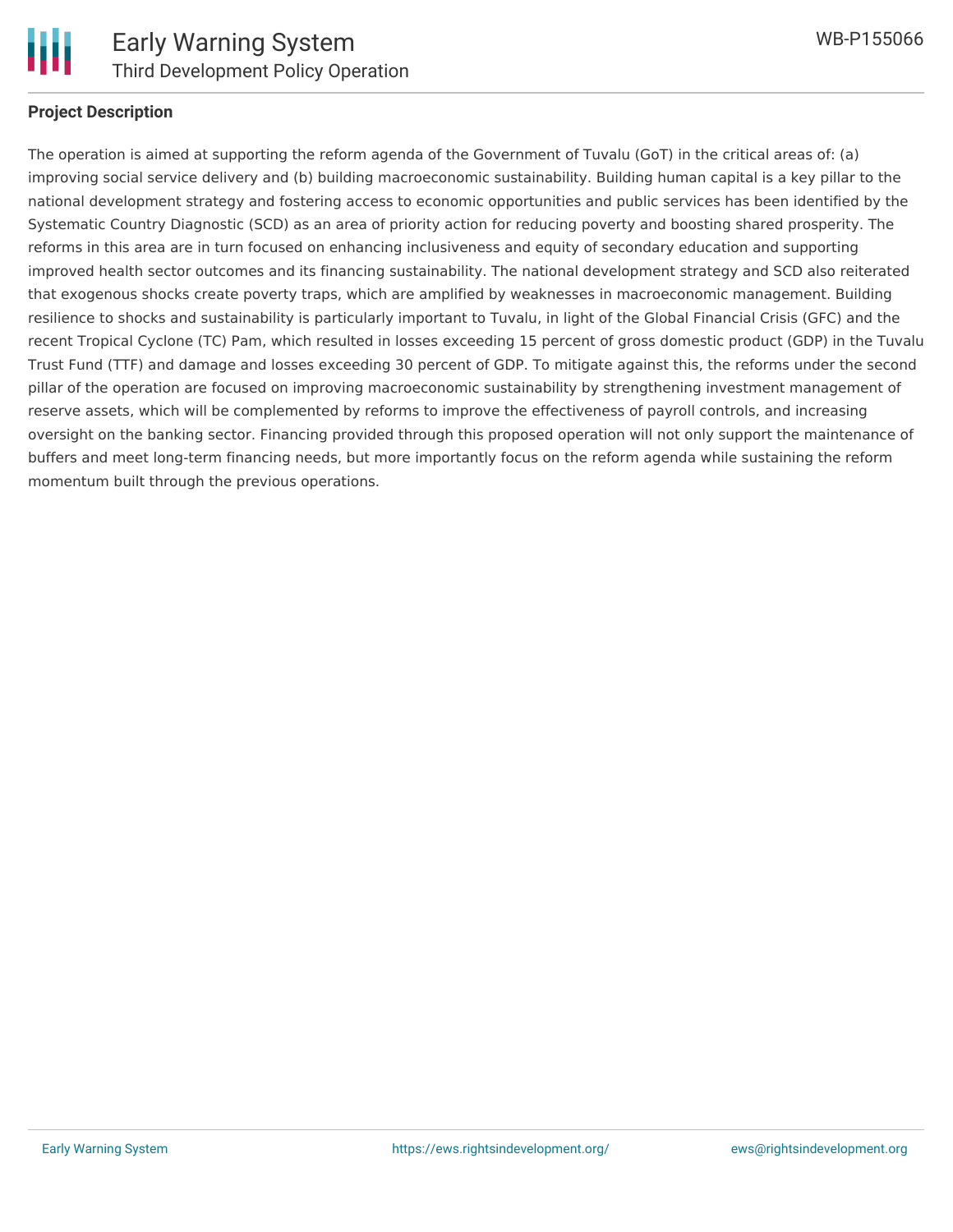

## **Investment Description**

World Bank (WB)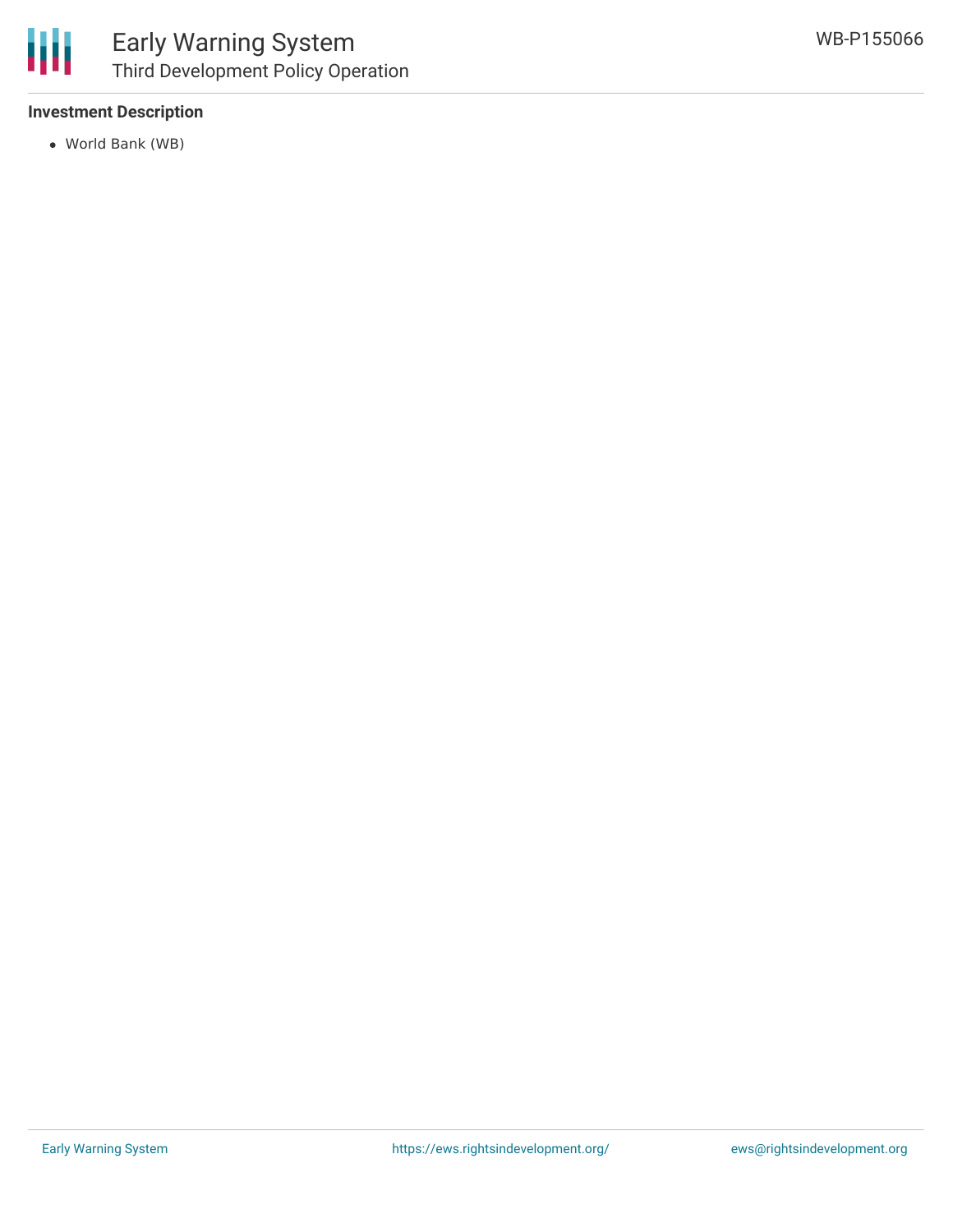

## **Contact Information**

Mr. Letasi Iulai Permanent Secretary, Ministry of Finance and Economic Development Tel: + 688 20202 Email: LIulai@gov.tv

#### ACCOUNTABILITY MECHANISM OF WORLD BANK

The World Bank Inspection Panel is the independent complaint mechanism and fact-finding body for people who believe they are likely to be, or have been, adversely affected by a World Bank-financed project. If you submit a complaint to the Inspection Panel, they may investigate to assess whether the World Bank is following its own policies and procedures for preventing harm to people or the environment. You can contact the Inspection Panel or submit a complaint by emailing ipanel@worldbank.org. You can learn more about the Inspection Panel and how to file a complaint at:

http://ewebapps.worldbank.org/apps/ip/Pages/Home.aspx.